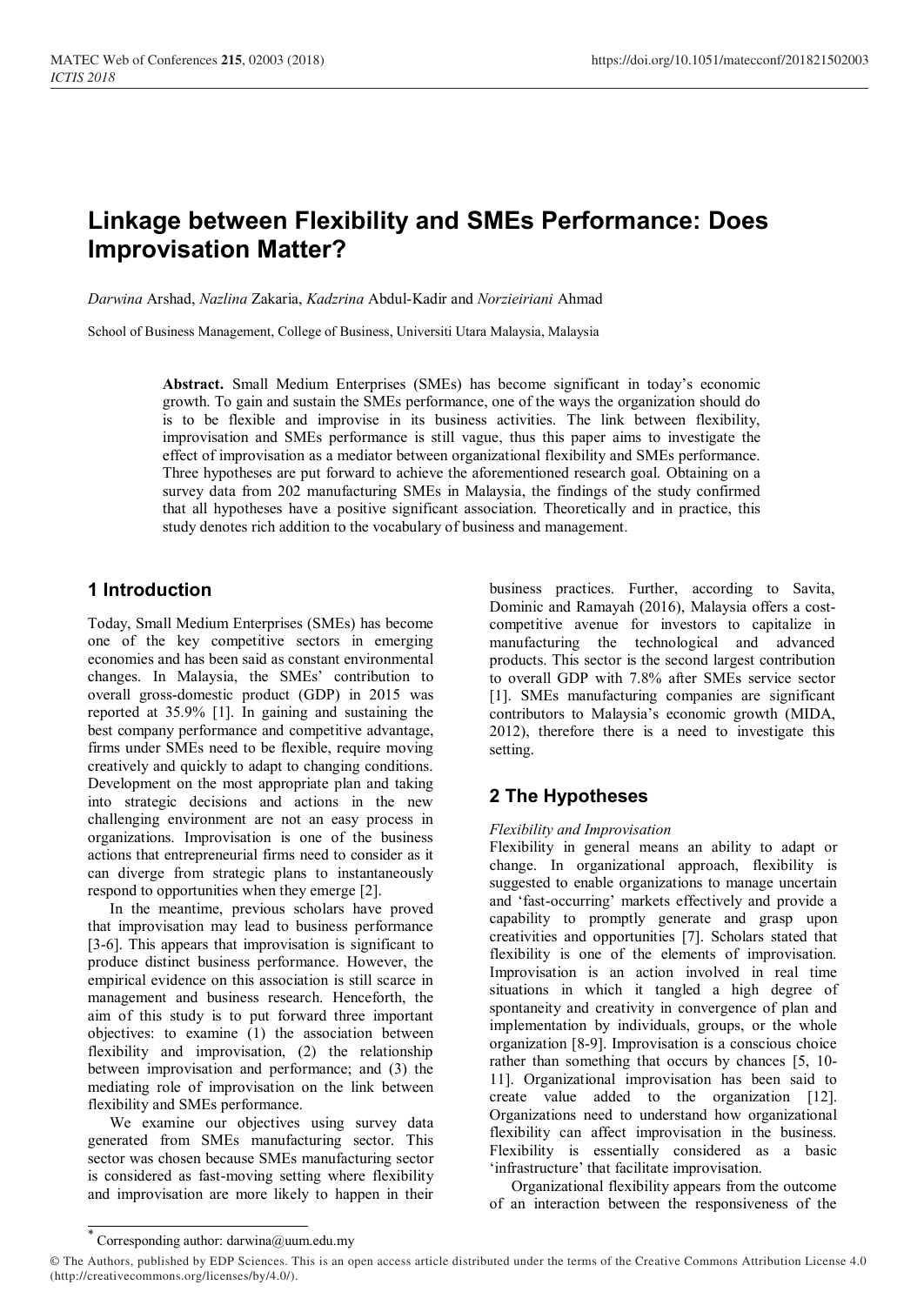organizational and managerial capabilities [13]. Managerial capabilities can be individuals or team of the firms. In organization, flexible individuals or team are believed to be able to explore in an extensive range of approaches to a problem without misleading their overall goal. This is unlike to less flexible individuals or team who are more obsessed with stability, direction, and precision and are more possible to suffer considerable stress and loss of control when threatened with changing environments. In some circumstances, flexible individuals or team within organizations could generate a greater flexible management systems and means of operating, strategizing and hence, decision making. The managerial flexibility will thus collectively would create the capacity of organizational flexibility. Thus, the hypothesis is as follows:

Hypothesis 1: Firms with high levels of flexibility exhibit greater levels of improvisation.

#### *Improvisation and Performance*

Improvisation is defined as an action taken in real time situations where it encompasses a high amount of spontaneity and creativity [4, 9]. Crossan (1997) posits that improvisation is the ability to plan and perform actions concurrently in organization where it may help providing superior performance and better innovative results. In early investigations, improvisation has typically relied on artistic metaphors such as jazz and theatre settings. While recent studies have proved that scholars much focus improvisation in organizational settings such as study on new product development [9, 14], export decision making [5-6] and firm performance [3-4] However,the study is still in infancy stage where only few studies available in the business management research.

In strategic management research, firm performance has long been agreed as an outcome in organizational phenomena. Prior researches have investigated several variables such as strategic planning and strategic making process [15-17], business-level, or corporate-level strategy [18-20], organizational structure and capabilities [19, 21], choice of environmental domains as well as organizational characteristics [4] on various performance. Such efforts have emphasized substantial consideration on the importance of improvisation at individual, group [22] and organizational performance. The study by Moorman and Miner (1998), Akgun and Lynn (2002) and Vera and Crossan (2005) disclose new product development as a result of team improvisation [9, 23]; Leybourne and Sadler-Smith (2006) study on the link between improvisation and the project performance [12]; Souchon and Hughes (2007) emphasis on export performance as an outcome of export improvisation [6]; and Hmieleski and Corbett (2008) reveal venture performance as an outcome of entrepreneurial improvisational behavior [25]. Only little studies have sought to deem and prove the relationship between organizational improvisation and firm performance (*see* Arshad and Hughes, 2009;

Arshad et al. 2015). Therefore, this study is hypothesized as below:

Hypothesis 2: The stronger the organizational improvisation, the better the firm performance of Malaysia manufacturing of SMEs.

#### *The Relationship between Flexibility and Performance through Improvisation*

Flexibility can be a mechanism of improvisation in which it endows the capacity of the organization to improvise. Greater organizational flexibility could help organizations to plan and execute simultaneously (improvisation) in a conscious manner. Whilst organizations seek to enhance their feasible organizations seek to enhance their performance in a rapid change environment by performing actions through improvisation [11]. This scenario is thus reflected that organizational improvisation can be the mediator that could enable organizations to proactively flexible to strengthen their performance. However this study is still empirically very limited proof, thus it is proposed in this study as below:

Hypothesis 3: through organizational improvisation as a mediator between flexibility and performance.

### **3 Research method**

#### **3.1 Research setting and Sample Size**

The setting for this research is a stratified random of manufacturing SMEs which divided into three areas includes northern, southern, and central part of peninsular Malaysia. The target population of this research was the owner or entrepreneur or manager or top management of the manufacturing SMEs who directly involved with overall operation, routine and performance of the firm. Top managers were selected because they were the one who responsible for managing, making decisions as well as striving to reach competitive advantages. This study is limited to only examine the organizational flexibility, organizational improvisation and SMEs performance among Malaysian manufacturers.

According to Hair et al. [\(2010\),](http://www.emeraldinsight.com.eserv.uum.edu.my/doi/full/10.1108/17515631211246221) the ratio of observations to independent variable should not fall below five (5:1) [25]. This study was used 24 items in exploratory factor analysis and structural equation modeling; therefore, it required a minimum sample size of 120 respondents.

#### **3.2 Data collection method**

This study was used on a nationwide-scale data collection involving the Malaysian Manufacturing SMEs as the central subject. Data was collected via a developed structured questionnaire. The questionnaire is a well-established method for social science research to obtain information about social characteristic of respondents, past and present behavior, standards of attitudes or behavior, and their reason for action with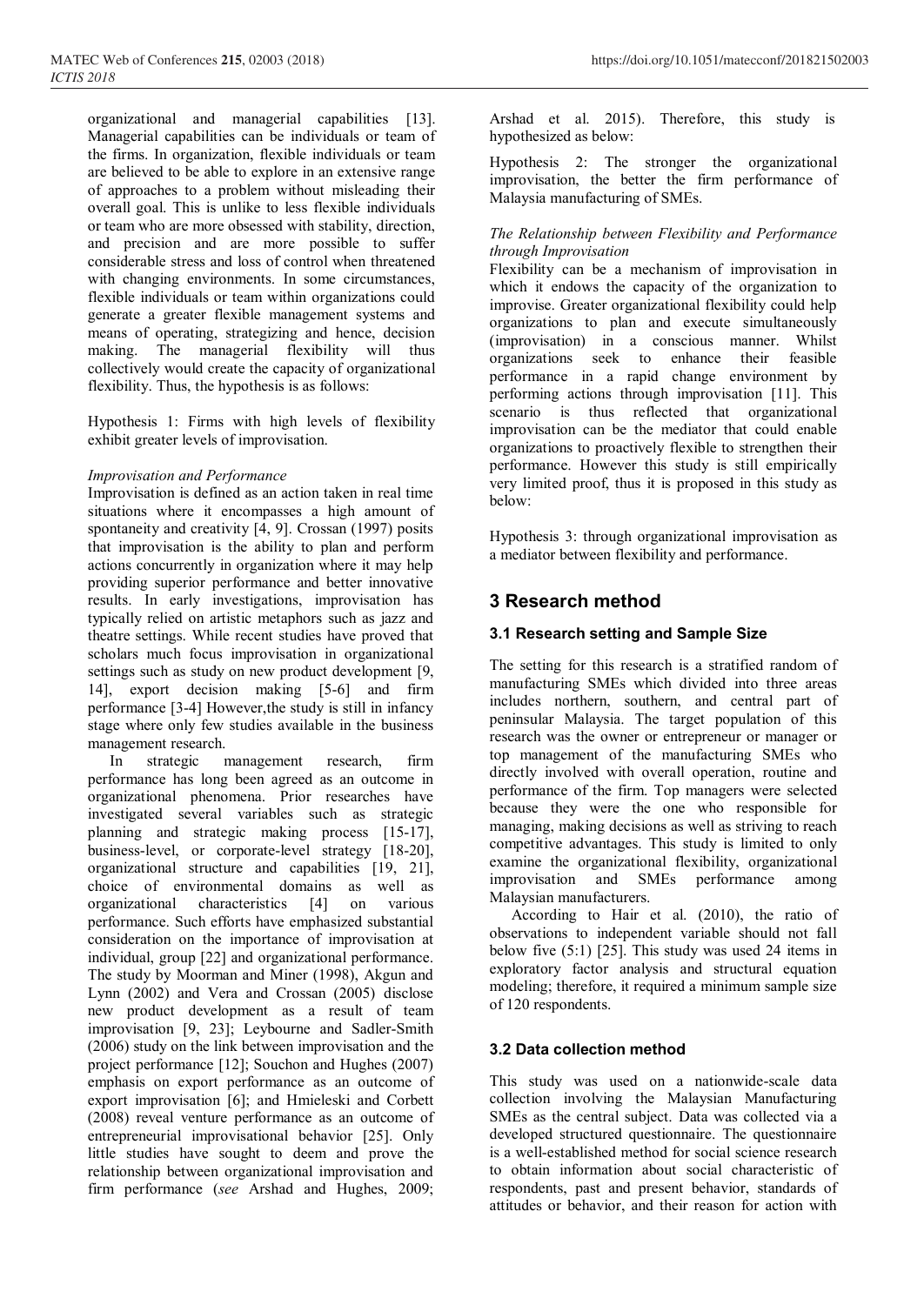respect to the topic that being reviewed. The questionnaires were randomly distributed to SMEs based on directory of SME Corporation website. The questionnaire was delivered through e-mails or personally distributed by hand directly to the respondents. The respondents were given reasonable time to answer the questionnaires. The time period that the researchers took to deliver and collect all the questionnaires was two month through three major areas. The researchers were able to collect a total of 202 completed questionnaires to be analyzed in this study; in which it passes the minimum requirement of a sample size of 5:1 ratio.

#### **3.3 Measurement of variables and Data Analysis**

SMEs performance construct consists of flexibility are adapted from Jones, Rafferty, and Griffin (2006) with nine construct items. Whereas, organizational improvisation construct consists of seven items adapted from Vera and Crossan (2005); and five items adapted from the work of Ahmad, Wilson, and Kummerow (2011) was used for SMEs performance measures. The items for each construct and their scale of measurements are listed in [Table I.](http://www.emeraldinsight.com.eserv.uum.edu.my/doi/full/10.1108/17515631211246221)For the data analysis, this study used the Partial Least Squares (PLS) approach using the SmartPLS3 to analyze the data. Bootstrapping method (500 resamples) was employed to determine the significance levels for loadings, weights, and path coefficients [26].

### **4 Results**

#### **4.1 Demographic profile of respondents**

Results reveals that the majority of the manufacturing SMEs that participated in this study had been operating their business more than 20 years (27.2%), followed by 5 to 10 years (23.3%),11 to 15 years (20.3%) and 16 to 20 years (16.8%), while those operating under 5 years accounted for 12.4%. The table also shows the majority (74.3%) of the responding firms were small-sized firms (5 to 75 employees), and only 25.7% were mediumsized firms (75 to 200 employees).

#### **4.2 Measurement model**

There are two-staged processes involved in the analysis. Firstly, the assessment of the reliability and validity of the measurement model, and secondly, the assessment of the structural model. The research model of this study is depicted in Figure 1, which exhibits the loading for each item for this study.

To assess the measurement model, the researchers verified both reliability and validity. Reliability was measured through composite reliability and validity was assessed via convergent validity (as shown in [Table 1\)](http://www.emeraldinsight.com.eserv.uum.edu.my/doi/full/10.1108/17515631211246221) and discriminant validity (see [Table 2\)](http://www.emeraldinsight.com.eserv.uum.edu.my/doi/full/10.1108/17515631211246221). The analyses was done to confirm that the construct measurements are reliable and valid before evaluating the links in the structural model. Convergent validity can be proven if the loadings are larger than 0.5, composite reliability (CR) greater than 0.7 and the average variance extracted (AVE) is greater than 0.5 [27].



**Fig. 1**: Research model of the study

**Table 1.** Results of Measurement Model

| <b>First Order</b><br>Construct | Second<br>Order<br>Construct | <b>Scale Type</b>           | Item                             | Loadings/<br>weights       | AVE/<br>VIF        | $CR/t$ -<br>value |
|---------------------------------|------------------------------|-----------------------------|----------------------------------|----------------------------|--------------------|-------------------|
| Satisfaction                    |                              | Reflective                  | D1                               | 0.877                      | 0.688              | 0.909             |
| Financial                       |                              |                             | D <sub>2</sub>                   | 0.813                      |                    |                   |
| Performance                     |                              |                             | D <sub>3</sub>                   | 0.809                      |                    |                   |
|                                 |                              |                             | D <sub>4</sub>                   | 0.764                      |                    |                   |
|                                 |                              |                             | D <sub>5</sub>                   | 0.819                      |                    |                   |
| Satisfaction                    |                              | Reflective                  | D <sub>6</sub>                   | 0.810                      | 0.583              | 0.893             |
| Nonfinancial                    |                              |                             | D7                               | 0.762                      |                    |                   |
| Performance                     |                              |                             | D <sub>8</sub>                   | 0.790                      |                    |                   |
|                                 |                              |                             | D <sub>9</sub>                   | 0.791                      |                    |                   |
|                                 |                              |                             | D10                              | 0.776                      |                    |                   |
|                                 |                              |                             | D11                              | 0.639                      |                    |                   |
|                                 | <b>SMEs</b>                  | Formative                   | <b>OPSF</b><br><b>OPSN</b>       | 0.534                      | 1.780              | 26.599**          |
|                                 | Performance                  |                             | F                                | 0.565                      | 2.163              | 26.400**          |
| Organizational                  |                              | Reflective                  | FL1                              | 0.762                      | 0.560              | 0.899             |
| Flexibility                     |                              |                             | FL10                             | 0.713                      |                    |                   |
|                                 |                              |                             | FL3                              | 0.739                      |                    |                   |
|                                 |                              |                             | FL4                              | 0.795                      |                    |                   |
|                                 |                              |                             | FL5                              | 0.785                      |                    |                   |
|                                 |                              |                             | FL7                              | 0.731                      |                    |                   |
|                                 |                              |                             | FL9                              | 0.706                      |                    |                   |
| Organizational                  |                              | Reflective                  | IM <sub>2</sub>                  | 0.691                      | 0.555              | 0.882             |
| Improvisation                   |                              |                             | IM <sub>3</sub>                  | 0.749                      |                    |                   |
|                                 |                              |                             | IM4                              | 0.814                      |                    |                   |
|                                 |                              |                             | IM <sub>5</sub>                  | 0.737                      |                    |                   |
|                                 |                              |                             | IM <sub>6</sub>                  | 0.791                      |                    |                   |
|                                 | <b>Second</b>                |                             | IM7                              | 0.681                      |                    |                   |
| <b>First Order</b><br>Construct | Order<br>Construct           | <b>Scale</b><br><b>Type</b> | Item                             | <b>Loadings</b><br>weights | AVE/<br><b>VIF</b> | $CR/t-$<br>value  |
|                                 |                              |                             |                                  |                            |                    |                   |
|                                 |                              |                             |                                  |                            |                    |                   |
| Satisfaction                    |                              | Reflective                  | D1                               | 0.877                      | 0.688              | 0.909             |
| Financial                       |                              |                             | D <sub>2</sub>                   | 0.813                      |                    |                   |
| Performance                     |                              |                             | D <sub>3</sub>                   | 0.809                      |                    |                   |
|                                 |                              |                             | D <sub>4</sub>                   | 0.764                      |                    |                   |
|                                 |                              |                             | D5                               | 0.819                      |                    |                   |
| Satisfaction                    |                              | Reflective                  | D <sub>6</sub>                   | 0.810                      | 0.583              | 0.893             |
| Nonfinancial                    |                              |                             | D7                               | 0.762                      |                    |                   |
| Performance                     |                              |                             | D <sub>8</sub><br>D <sub>9</sub> | 0.790<br>0.791             |                    |                   |
|                                 |                              |                             | D10                              | 0.776                      |                    |                   |
|                                 |                              |                             | D11                              | 0.639                      |                    |                   |
|                                 | <b>SMEs</b>                  | Formative                   | <b>OPSF</b>                      | 0.534                      | 1.780              | $26.599**$        |
|                                 | Performance                  |                             | <b>OPSN</b>                      | 0.565                      | 2.163              | 26.400**          |
|                                 |                              |                             | F                                |                            |                    |                   |
| Organizational                  |                              | Reflective                  | FL1                              | 0.762                      | 0.560              | 0.899             |
| Flexibility                     |                              |                             | FL10                             | 0.713                      |                    |                   |
|                                 |                              |                             | FL3                              | 0.739                      |                    |                   |
|                                 |                              |                             | FL4<br>FL <sub>5</sub>           | 0.795                      |                    |                   |
|                                 |                              |                             |                                  | 0.785                      |                    |                   |
|                                 |                              |                             | FL7<br>FL9                       | 0.731                      |                    |                   |
|                                 |                              |                             |                                  | 0.706                      |                    |                   |
| Organizational<br>Improvisation |                              | Reflective                  | IM <sub>2</sub><br>IM3           | 0.691<br>0.749             | 0.555              | 0.882             |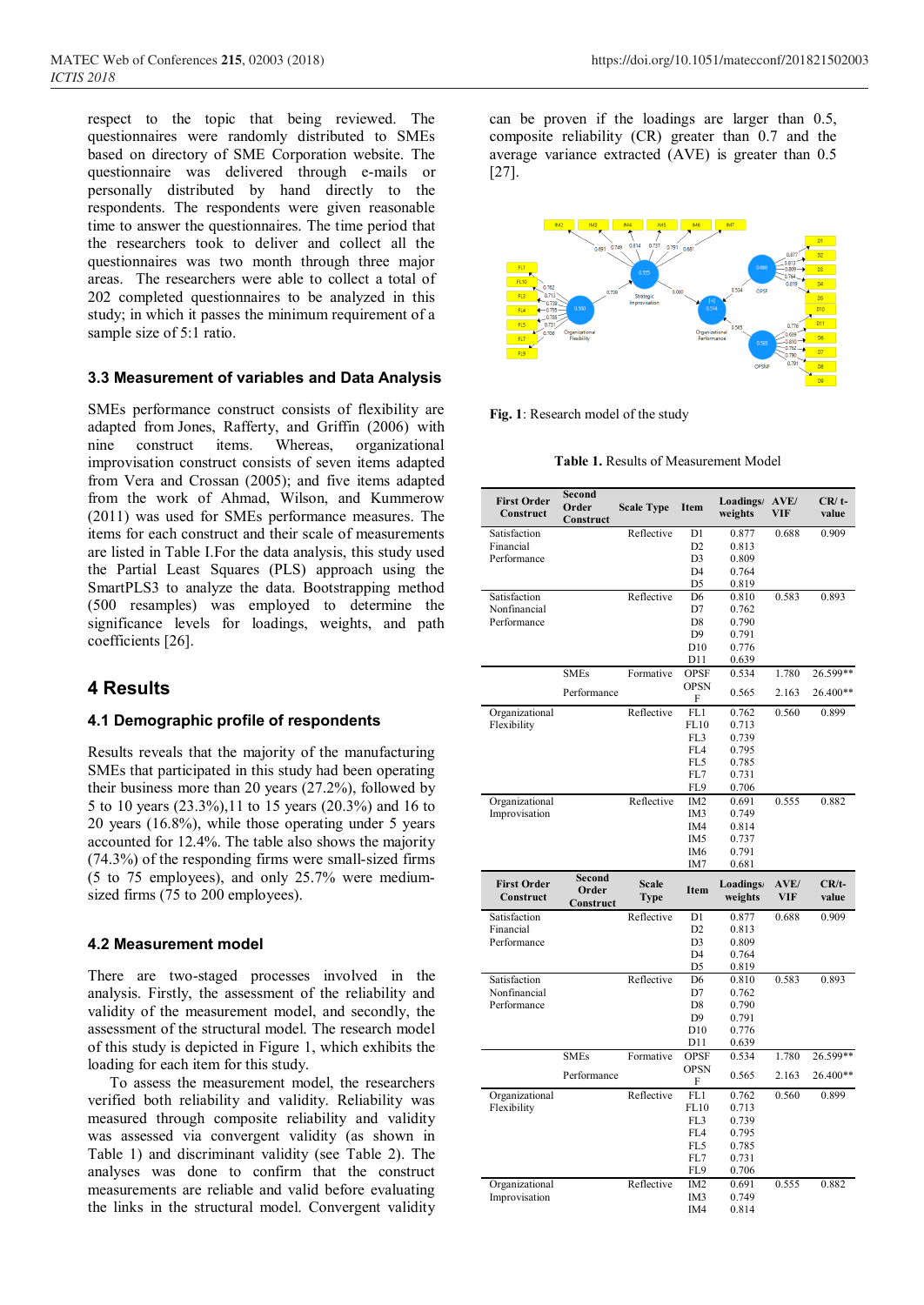| IM5 | 0.737 |
|-----|-------|
| IM6 | 0.791 |
| IM7 | 0.681 |

Note:  $AVE =$  (summation of the square of the factor loadings)/ {(summation of the square of the factor loadings) + (summation of the error variances) $\}$ ; CR = (square of the summation of the factor loadings)/  ${$ (summation of the square of the factor loadings) + (summation of the square of the error variances)}

From the result of the study, the loadings range from 0.639 to 0.877 in which showed more than half of the variance in the observed variable was explained by the constructs. The CR values explained the degree to which the construct items represent the latent, which were in the range of 0.882 and 0.909. The AVE measures "the degree to which a latent construct explains the variance of its items" (Hair et al., 2014, p.114), which was in the range of 0.555 and 0.688. In this study, SMEs performance was modeled as secondorder formative constructs. Three steps were involved in measuring formative measures: (i) test for weight significant; (ii) test for multi-collinearity; and (iii) test of the correlation of the indicators with the latent construct.

This study found that the statistical significance of weights implies the relative importance of indicators in forming a latent construct. The analysis also demonstrated that all items had VIF of less than 5, indicating no threat of multi-collinearity between the different indicators [28]. Finally, the correlation of the indicators with the latent construct was tested to find out their absolute contribution. Result revealed that all items had a significant weight and were correlated to the latent constructs. Consequently, all items in the formative construct were retained for further analysis. From Table 1, the results prove that all the three construct, flexibility, performance and improvisation are valid measures of their respective constructs based on their parameter estimates and statistical significance [29].

Discriminant validity (see [Table 2](http://www.emeraldinsight.com.eserv.uum.edu.my/doi/full/10.1108/17515631211246221)) was tested using the [Fornell and Lacker \(1981\)](http://www.emeraldinsight.com.eserv.uum.edu.my/doi/full/10.1108/17515631211246221) criterion which proposes that more variance is shared by a latent construct with its own indicators than with other latent construct in the structural model [30]. Table 2 illustrates that all the square root of the AVE values was larger than other correlation values among the latent variables, indicating that several constructs used in the model belong to distinct entities. In essence, the measurement model displayed good discriminant validity among constructs.

|                | <b>OPSF</b> | <b>OPSNF</b> | Organizational<br>Flexibility | Organizational<br>Improvisatio<br>n |
|----------------|-------------|--------------|-------------------------------|-------------------------------------|
| <b>OPSF</b>    | 0.817       |              |                               |                                     |
| <b>OPSNF</b>   | 0.656       | 0.763        |                               |                                     |
| Organizational |             |              |                               | 0.745                               |
| Flexibility    | 0.506       | 0.669        | 0.748                         |                                     |
| Organizational |             |              |                               |                                     |
| Improvisation  | 0.457       | 0.59         | 0.739                         |                                     |

Note: Diagonals (in bold) represent the square root of AVE while the other entries represent the correlation

#### **4.3 Structural model**

As this study calls for the measurement of both reflective and formative in the same model, the twostage approach were used to test the hypothesis (Hair et al., 2014). The results are presented in [Figure](http://www.emeraldinsight.com.eserv.uum.edu.my/doi/full/10.1108/17515631211246221) 1an[dTable 3](http://www.emeraldinsight.com.eserv.uum.edu.my/doi/full/10.1108/17515631211246221). The  $R^2$  values of 0.546 and 0.357 which propose that flexibility and improvisation contributed 54.6 and 35.7 percent of the variance in the respective dependent variables. As shown in [Table III,](http://www.emeraldinsight.com.eserv.uum.edu.my/doi/full/10.1108/17515631211246221) all hypotheses were fully supported which was confirmed a positive and significant association between flexibility and improvisation ( $\beta$  = 0.739, t = 17.267, p < 0.01) and organizational improvisation and performance (β = 0.597, t = 12.370, p < 0.01). The bootstrapping analysis also showed that the indirect effect ( $\beta$  = 0.441) was significant with t-value of 8.204. Also, as indicated by Preacher and Hayes (2008), the indirect effect 95% Boot CI:  $[LL = 0.325, UL = 0.535]$ , did not straddle a 0 in between, indicating there is mediation. Thus, the result revealed that the mediation effect of organizational improvisation on the relationship between organizational flexibility and SMEs performance was statistically significant ( $\beta$  = 0.441, t = 8.204,  $p < 0.01$ ).

**Table 3**: Path Coefficients and Hypotheses Testing

|                                                |                                                                     |             |           |                   | <b>Bootstrapped</b><br>Confidence<br>Interval<br>(Boot CI) |           |                  |
|------------------------------------------------|---------------------------------------------------------------------|-------------|-----------|-------------------|------------------------------------------------------------|-----------|------------------|
| H                                              | <b>Relationship</b>                                                 | <b>Beta</b> | <b>SE</b> | t-value           | 95%<br>LL                                                  | 95%<br>UL | <b>Decision</b>  |
| H1                                             | $F$ lexibility $\geq$<br>Improvisation                              | 0.739       | 0.043     | 17.267*<br>$\ast$ |                                                            |           | <b>Supported</b> |
| H2                                             | Improvisation -<br>$>$ SMEs<br>Performance                          | 0.597       | 0.048     | 12.370*<br>$\ast$ |                                                            |           | <b>Supported</b> |
| H <sub>3</sub>                                 | $F$ lexibility $\geq$<br>Improvisation -<br>$>$ SMEs<br>Performance | 0.441       | 0.054     | $8.204**$         | 0.325                                                      | 0.535     | Supported        |
| ** $P<0.01(2.33)$<br>Note: *P<0.05 $(1.645)$ , |                                                                     |             |           |                   |                                                            |           |                  |

### **5 Implications and Contributions**

Our primary contributions of this paper is to provide theoretical and practical research gaps. This study explores the understanding on the significant element of improvisation which are based upon organizational flexibility, as well as to provide empirical evidence on whether the flexibility could exist an effect on performance through organizational improvisation. Improvisation in the business is believed that it could generate a good outcome, which is to lead to superior performance. The finding of this study implies that top managers or decision‐makers of companies need to consider implementing improvisational practice in their organizations in order to gain and sustain superior firm performance. In addition, flexibility is assumed as a desired outcome of improvisation as it is also apparent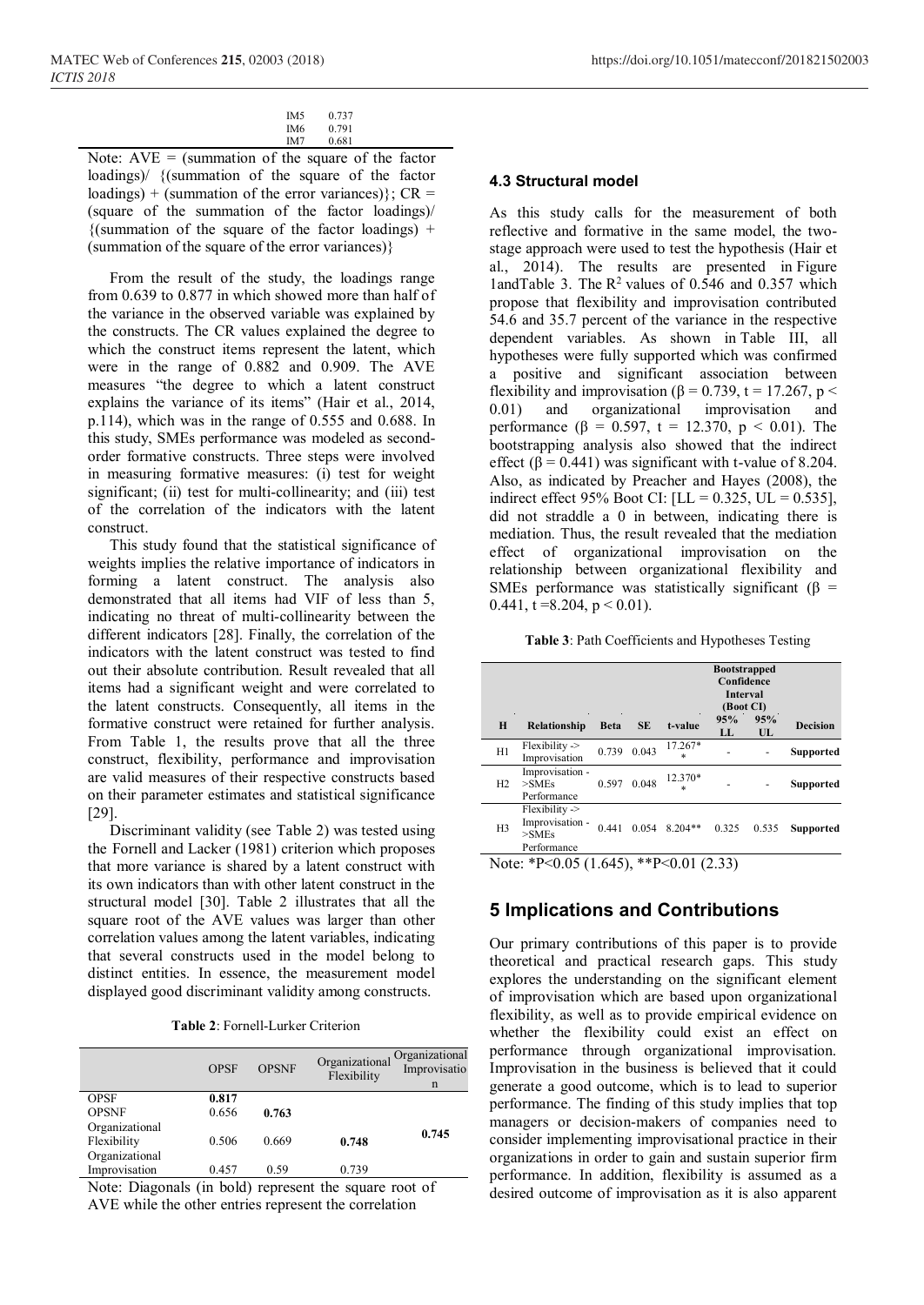here that flexibility is a necessary condition for improvisation to occur. The finding thus indicates that organizational flexibility provides the ability to improvise organizational activities by committing resources to new courses of actions in response to those changes and therefore affect better performance return. This organizational flexibility enables organizations to recognize and improvise promptly to respond to various demands and opportunities existing in a dynamic and uncertain competitive environment in gaining and sustaining best firm performance.

The study also emphasized several essential areas that some parties need to be concerned. Concerning on the improvisational activities that add on the business practice in organization, firms are believed to be more competence to survive in its business. In the condition of limited resources and with fast and rapid environmental change, firms need to be decided and acted strategically. Therefore, element of improvisation is significant as it could gain and sustain the growth and survival of the firms, specifically in SMEs setting.

# **6 Conclusion**

SMEs should be flexible to enable a creative and spontaneous move to respond on the frequent changing environment. Taking decisions out of the traditional planning process by creating improvisational practice is still scarce in the organizations' management system. The pursuit investigation on the relationships between the aforementioned three hypotheses is reasonable given that improvisation normally involves creative and spontaneous decisions and actions which enabling the alteration of pre-planned activities or semi-structured work processes; organizational flexibility can be the element that affect improvisation; while firm performance is the firms' business success.

## **References**

- 1. SME Corporation Malaysia, SME Statistic, http://www.smecorp.gov.my/index.php/en/policie s/2015-12-21-09-09-49/sme-statistics
- 2. Hughes, P., Hodgkinson, I., Hughes, M., & Arshad, D. Explaining the entrepreneurial orientation–performance relationship in emerging economies: The intermediate roles of absorptive capacity and improvisation. *Asia Pacific Journal of Management,in press.* (2017).
- 3. Arshad, D. & Hughes, P. (2009). Examining organizational improvisation: the role of strategic reasoning and managerial factors International. *Journal of Social, Behavioral, Educational, Economic and Management Engineering*, 3(6), 948-954.
- 4. Arshad, D., Julienti, L., Ahmad, H. &Hafizi, S. (2015). Unraveling the Link between Environmental Factors and Organizational Improvisation. In *E-Proceeding of the International Conference on Social Science Research, ICSSR 2015*, 647–655.
- Hinder Planning in Determining Export Success? Decision Theory Applied to Exporting. *Journal of International Marketing*, 23, 41–65.
- 6. Souchon, A.L. and Hughes, P. (2007). Improvising export decisions: A contingency theory perspective. International and Cross-cultural Marketing, Track 8.
- 7. Dunford, R. (2013). "Flexibility" as the rationale for organizational change: a discourse perspective. *Journal of Organizational Change Management*, 26, 83–97.
- 8. Moorman, C., & Miner, A. S. (1998). The convergence of planning and execution: Improvisation in new product development. *Journal of Marketing*, 61, 1-20.
- 9. Vera, D. & Crossan, M. (2005). Improvisation and Innovative Performance in Teams. *Organization*
- 10. Arshad, D. (2011). Understanding organisational improvisation: foundations and performance implications. PhD Thesis, Loughborough University.
- 11. Arshad, D., Razalli, R., Julienti, L., Ahmad, H., & Mahmood, R. (2015). Exploring the Incidence of Strategic Improvisation: Evidence from Malaysian Government Link Corporations. *Asian Social Science*, 11, 105–112.
- 12. Leybourne, S. (2006). Improvisation within the Project Management of Change: Some Observations from UK Financial Services. *Journal of Change Management,* 6, 365-381.
- 13. Michielsens, E., Bingham, C., & Clarke, L., Managing diversity through flexible work arrangements: management perspectives. Employee Relations, 36(1), 49–69.
- 14. Kyriakopolous, K. (2011). Improvisation in product innovation: the contingent role of market information sources and memory types. Organizational Studies, 32(8), 1051-1078.
- 15. Rogers, P.R., Miller, A., and Judge, W.Q. (1999). Using information-processing theory to understand planning/performance relationships in the context of strategy. Strategic Management Journal, 20(6), 567-577.
- 16. Brews, P.J. and Hunt, M.R. (1999). Learning to plan and planning to learn: Resolving the planning school/learning school debate. Strategic Management Journal, 20(10), 889-913.
- 17. Slotegraaf, R.J. and Dickson, P.R. (2004). The paradox of a marketing planning capability. Journal of the Academy of Marketing Science, 32(4), 71-385.
- 18. Porter, M. E. (1980). Competitive Strategy: Techniques for Analyzing Industries and Competitors. New York, NY: The Free Press, 1980.
- 19. Miller, D. (1998). Relating Porter business strategies to environment and structure: Analysis and performance implications. The Academy of Management Journal, 31(2), 280-308.